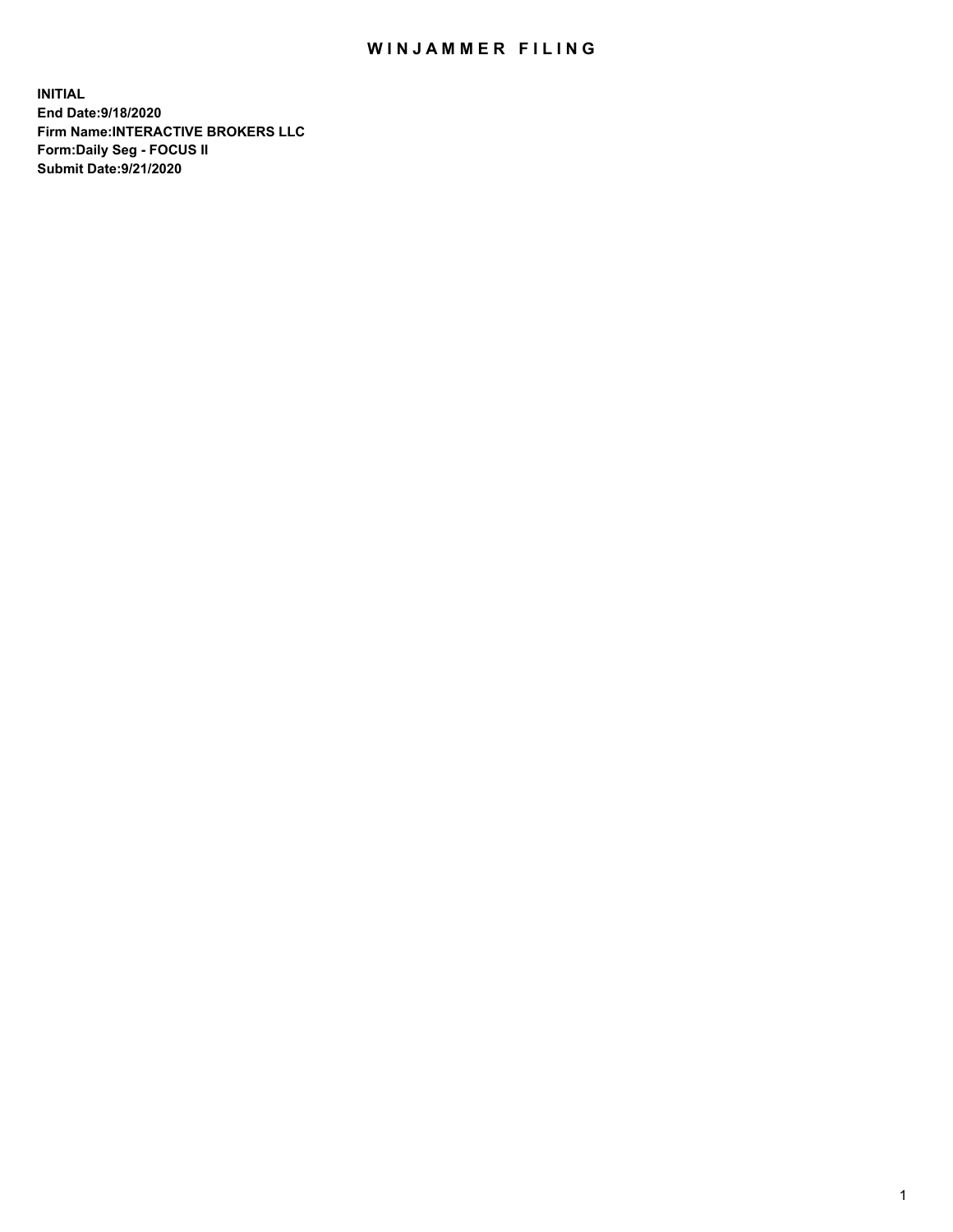**INITIAL End Date:9/18/2020 Firm Name:INTERACTIVE BROKERS LLC Form:Daily Seg - FOCUS II Submit Date:9/21/2020 Daily Segregation - Cover Page**

| Name of Company                                                                                                                                                                                                                                                                                                                | <b>INTERACTIVE BROKERS LLC</b>                                                   |
|--------------------------------------------------------------------------------------------------------------------------------------------------------------------------------------------------------------------------------------------------------------------------------------------------------------------------------|----------------------------------------------------------------------------------|
| <b>Contact Name</b>                                                                                                                                                                                                                                                                                                            | James Menicucci                                                                  |
| <b>Contact Phone Number</b>                                                                                                                                                                                                                                                                                                    | 203-618-8085                                                                     |
| <b>Contact Email Address</b>                                                                                                                                                                                                                                                                                                   | jmenicucci@interactivebrokers.c<br>om                                            |
| FCM's Customer Segregated Funds Residual Interest Target (choose one):<br>a. Minimum dollar amount: ; or<br>b. Minimum percentage of customer segregated funds required:% ; or<br>c. Dollar amount range between: and; or<br>d. Percentage range of customer segregated funds required between:% and%.                         | <u>0</u><br>$\overline{\mathbf{0}}$<br>155,000,000 245,000,000<br>0 <sub>0</sub> |
| FCM's Customer Secured Amount Funds Residual Interest Target (choose one):<br>a. Minimum dollar amount: ; or<br>b. Minimum percentage of customer secured funds required:% ; or<br>c. Dollar amount range between: and; or<br>d. Percentage range of customer secured funds required between:% and%.                           | <u>0</u><br>$\overline{\mathbf{0}}$<br>80,000,000 120,000,000<br>0 <sub>0</sub>  |
| FCM's Cleared Swaps Customer Collateral Residual Interest Target (choose one):<br>a. Minimum dollar amount: ; or<br>b. Minimum percentage of cleared swaps customer collateral required:% ; or<br>c. Dollar amount range between: and; or<br>d. Percentage range of cleared swaps customer collateral required between:% and%. | <u>0</u><br>$\underline{\mathbf{0}}$<br>0 <sub>0</sub><br>0 <sub>0</sub>         |

Attach supporting documents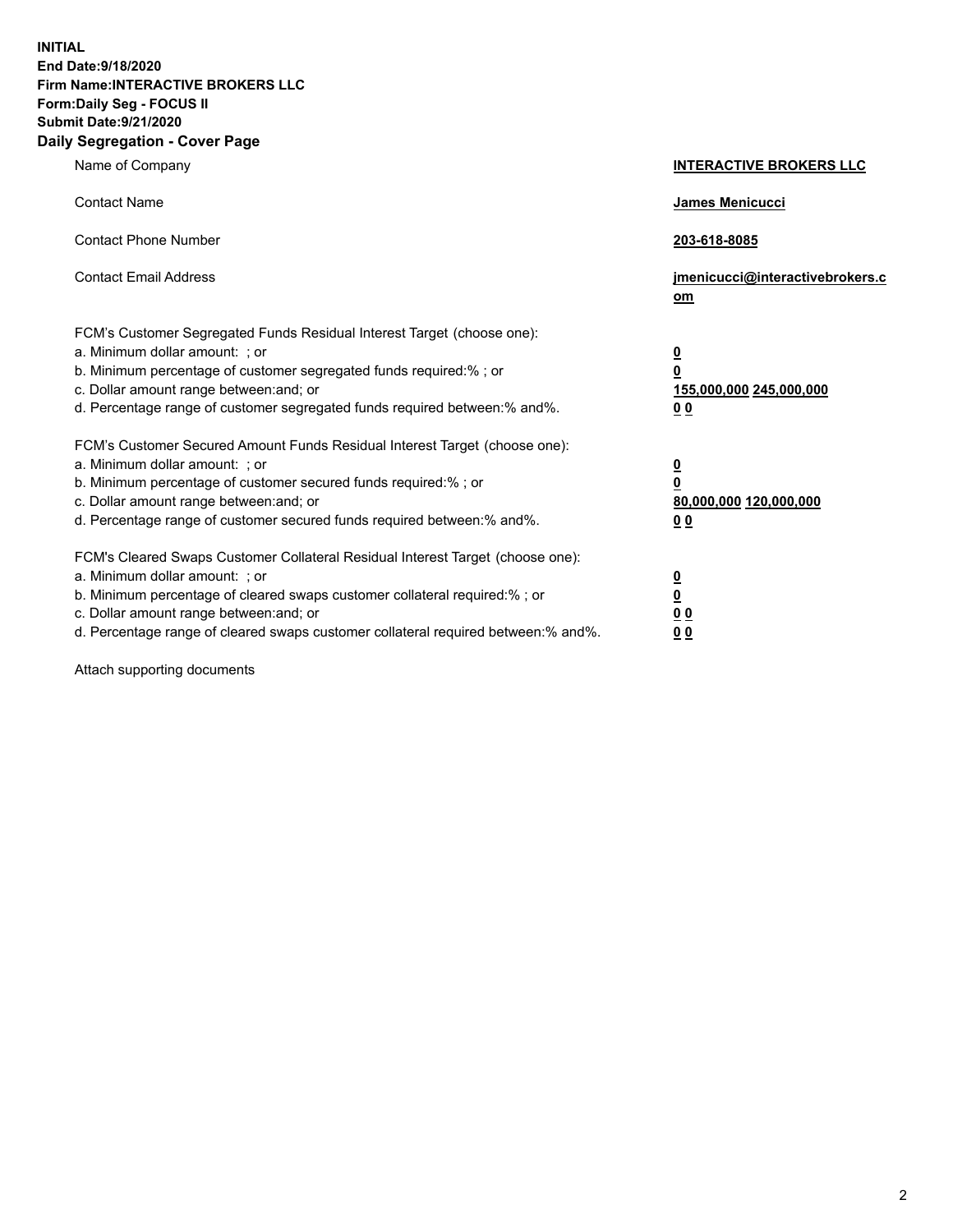**INITIAL End Date:9/18/2020 Firm Name:INTERACTIVE BROKERS LLC Form:Daily Seg - FOCUS II Submit Date:9/21/2020 Daily Segregation - Secured Amounts**

|     | Daily Segregation - Secured Amounts                                                         |                               |
|-----|---------------------------------------------------------------------------------------------|-------------------------------|
|     | Foreign Futures and Foreign Options Secured Amounts                                         |                               |
|     | Amount required to be set aside pursuant to law, rule or regulation of a foreign            | $0$ [7305]                    |
|     | government or a rule of a self-regulatory organization authorized thereunder                |                               |
| 1.  | Net ledger balance - Foreign Futures and Foreign Option Trading - All Customers             |                               |
|     | A. Cash                                                                                     | 608,133,878 [7315]            |
|     | B. Securities (at market)                                                                   | $0$ [7317]                    |
| 2.  | Net unrealized profit (loss) in open futures contracts traded on a foreign board of trade   | -3,065,878 [7325]             |
| 3.  | Exchange traded options                                                                     |                               |
|     | a. Market value of open option contracts purchased on a foreign board of trade              | 2,944,453 [7335]              |
|     | b. Market value of open contracts granted (sold) on a foreign board of trade                | $-1,440,561$ [7337]           |
| 4.  | Net equity (deficit) (add lines 1. 2. and 3.)                                               | 606,571,892 [7345]            |
| 5.  | Account liquidating to a deficit and account with a debit balances - gross amount           | 6,081 [7351]                  |
|     | Less: amount offset by customer owned securities                                            | 0 [7352] 6,081 [7354]         |
| 6.  | Amount required to be set aside as the secured amount - Net Liquidating Equity              | 606,577,973 [7355]            |
|     | Method (add lines 4 and 5)                                                                  |                               |
| 7.  | Greater of amount required to be set aside pursuant to foreign jurisdiction (above) or line | 606,577,973 [7360]            |
|     | 6.                                                                                          |                               |
|     | FUNDS DEPOSITED IN SEPARATE REGULATION 30.7 ACCOUNTS                                        |                               |
| 1.  | Cash in banks                                                                               |                               |
|     | A. Banks located in the United States                                                       | 84,417,204 [7500]             |
|     | B. Other banks qualified under Regulation 30.7                                              | 0 [7520] 84,417,204 [7530]    |
| 2.  | <b>Securities</b>                                                                           |                               |
|     | A. In safekeeping with banks located in the United States                                   | 499,893,000 [7540]            |
|     | B. In safekeeping with other banks qualified under Regulation 30.7                          | 0 [7560] 499,893,000 [7570]   |
| 3.  | Equities with registered futures commission merchants                                       |                               |
|     | A. Cash                                                                                     | $0$ [7580]                    |
|     | <b>B.</b> Securities                                                                        | $0$ [7590]                    |
|     | C. Unrealized gain (loss) on open futures contracts                                         | $0$ [7600]                    |
|     | D. Value of long option contracts                                                           | $0$ [7610]                    |
|     | E. Value of short option contracts                                                          | 0 [7615] 0 [7620]             |
| 4.  | Amounts held by clearing organizations of foreign boards of trade                           |                               |
|     | A. Cash                                                                                     | $0$ [7640]                    |
|     | <b>B.</b> Securities                                                                        | $0$ [7650]                    |
|     | C. Amount due to (from) clearing organization - daily variation                             | $0$ [7660]                    |
|     | D. Value of long option contracts                                                           | $0$ [7670]                    |
|     | E. Value of short option contracts                                                          | 0 [7675] 0 [7680]             |
| 5   | Amounts held by members of foreign boards of trade                                          |                               |
|     | A. Cash                                                                                     | 145,939,381 [7700]            |
|     | <b>B.</b> Securities                                                                        | $0$ [7710]                    |
|     | C. Unrealized gain (loss) on open futures contracts                                         | 4,121,491 [7720]              |
|     | D. Value of long option contracts                                                           | 2,944,453 [7730]              |
|     | E. Value of short option contracts                                                          | -1,440,561 [7735] 151,564,764 |
|     |                                                                                             | $[7740]$                      |
| 6.  | Amounts with other depositories designated by a foreign board of trade                      | $0$ [7760]                    |
| 7.  | Segregated funds on hand                                                                    | $0$ [7765]                    |
| 8.  | Total funds in separate section 30.7 accounts                                               | 735,874,968 [7770]            |
| 9.  | Excess (deficiency) Set Aside for Secured Amount (subtract line 7 Secured Statement         | 129,296,995 [7380]            |
|     | Page 1 from Line 8)                                                                         |                               |
| 10. | Management Target Amount for Excess funds in separate section 30.7 accounts                 | 80,000,000 [7780]             |
| 11. | Excess (deficiency) funds in separate 30.7 accounts over (under) Management Target          | 49,296,995 [7785]             |
|     |                                                                                             |                               |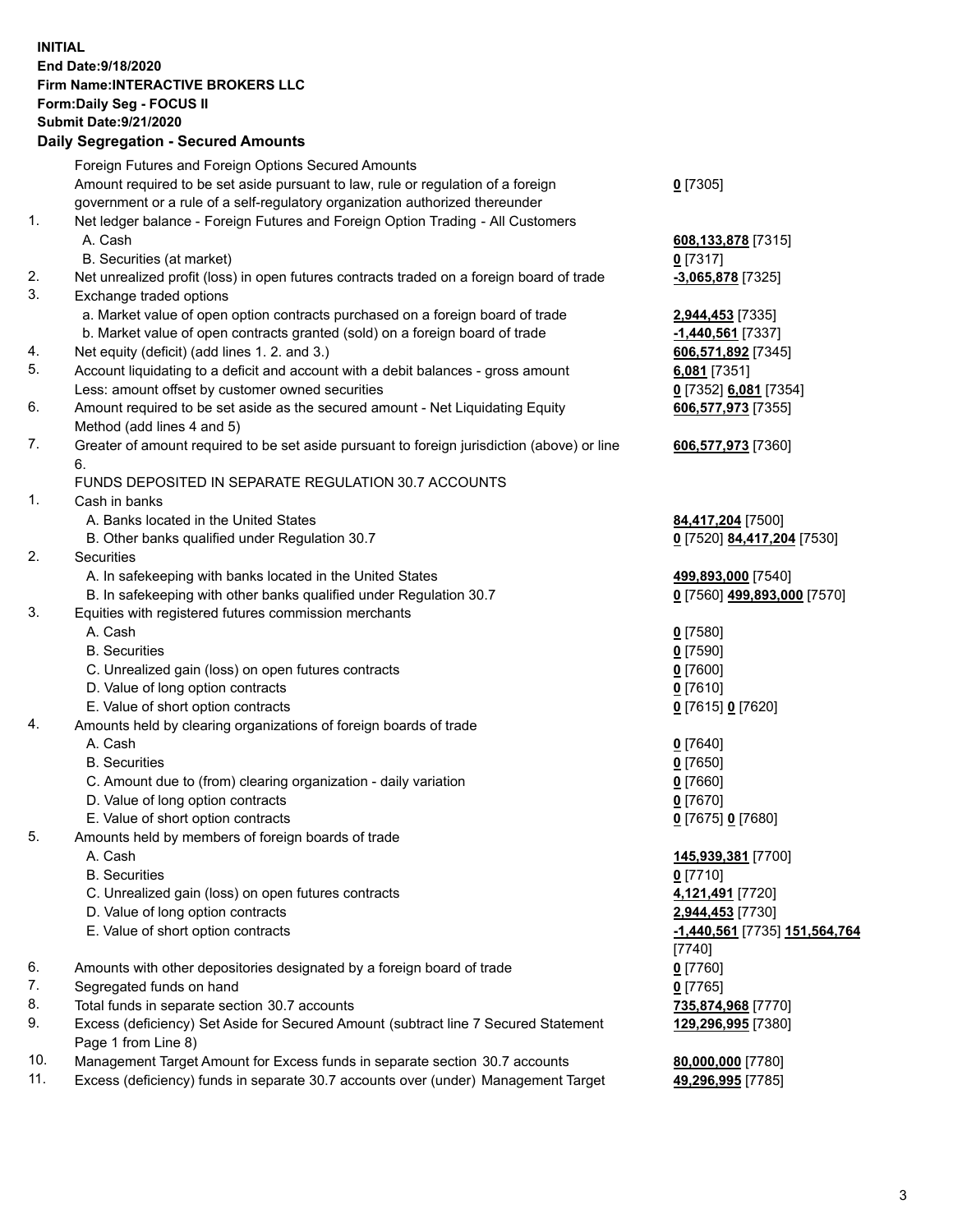**INITIAL End Date:9/18/2020 Firm Name:INTERACTIVE BROKERS LLC Form:Daily Seg - FOCUS II Submit Date:9/21/2020 Daily Segregation - Segregation Statement** SEGREGATION REQUIREMENTS(Section 4d(2) of the CEAct) 1. Net ledger balance A. Cash **5,483,670,993** [7010] B. Securities (at market) **0** [7020] 2. Net unrealized profit (loss) in open futures contracts traded on a contract market **80,167,074** [7030] 3. Exchange traded options A. Add market value of open option contracts purchased on a contract market **264,517,068** [7032] B. Deduct market value of open option contracts granted (sold) on a contract market **-218,175,571** [7033] 4. Net equity (deficit) (add lines 1, 2 and 3) **5,610,179,564** [7040] 5. Accounts liquidating to a deficit and accounts with debit balances - gross amount **6,133,581** [7045] Less: amount offset by customer securities **0** [7047] **6,133,581** [7050] 6. Amount required to be segregated (add lines 4 and 5) **5,616,313,145** [7060] FUNDS IN SEGREGATED ACCOUNTS 7. Deposited in segregated funds bank accounts A. Cash **1,289,636,203** [7070] B. Securities representing investments of customers' funds (at market) **2,526,359,422** [7080] C. Securities held for particular customers or option customers in lieu of cash (at market) **0** [7090] 8. Margins on deposit with derivatives clearing organizations of contract markets A. Cash **6,228,395** [7100] B. Securities representing investments of customers' funds (at market) **1,945,396,568** [7110] C. Securities held for particular customers or option customers in lieu of cash (at market) **0** [7120] 9. Net settlement from (to) derivatives clearing organizations of contract markets **4,547,751** [7130] 10. Exchange traded options A. Value of open long option contracts **264,389,376** [7132] B. Value of open short option contracts **-218,139,519** [7133] 11. Net equities with other FCMs A. Net liquidating equity **0** [7140] B. Securities representing investments of customers' funds (at market) **0** [7160] C. Securities held for particular customers or option customers in lieu of cash (at market) **0** [7170] 12. Segregated funds on hand **0** [7150] 13. Total amount in segregation (add lines 7 through 12) **5,818,418,196** [7180] 14. Excess (deficiency) funds in segregation (subtract line 6 from line 13) **202,105,051** [7190] 15. Management Target Amount for Excess funds in segregation **155,000,000** [7194] 16. Excess (deficiency) funds in segregation over (under) Management Target Amount **47,105,051** [7198]

Excess